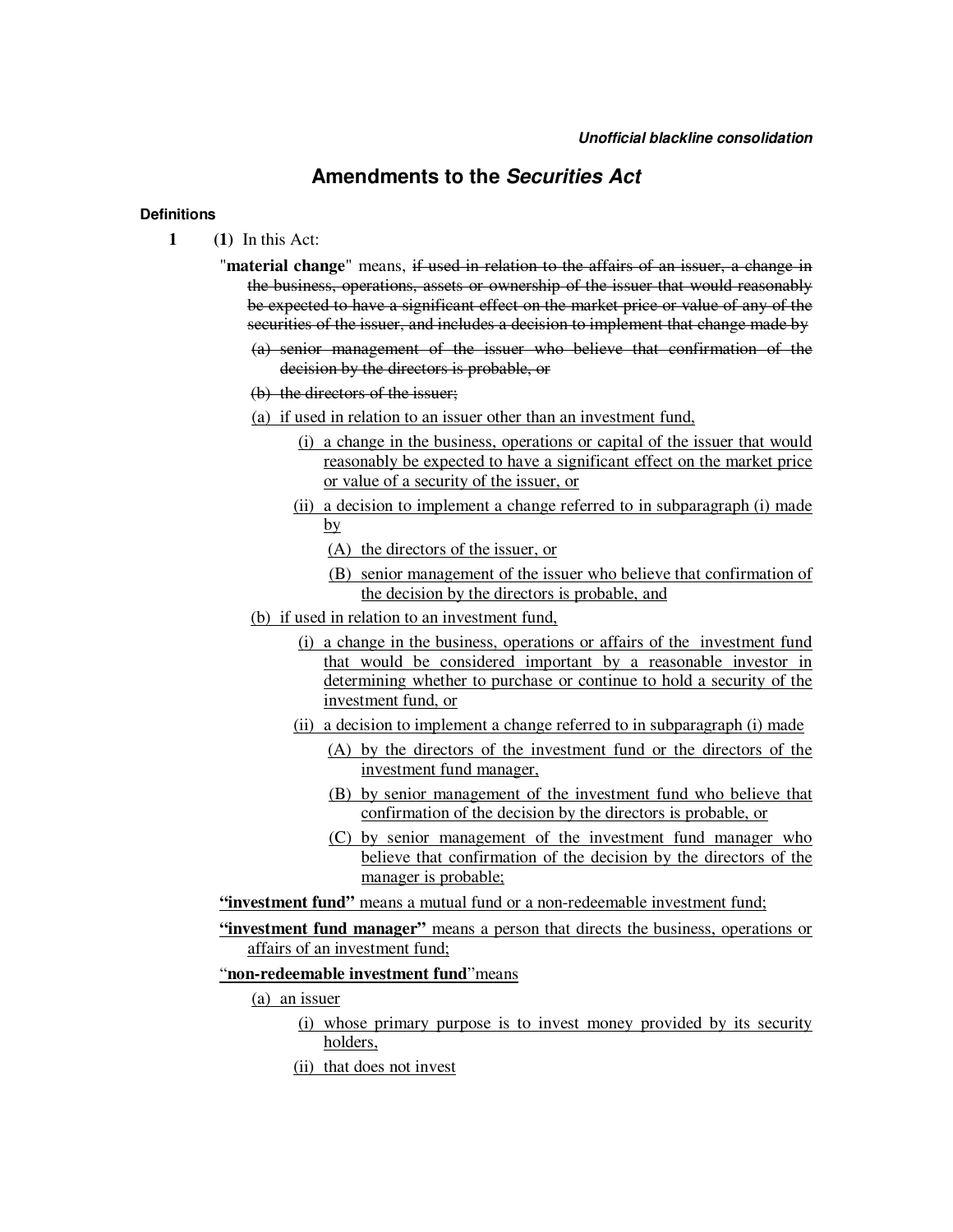- (A) for the purpose of exercising or seeking to exercise control of an issuer, other than a mutual fund or a non-redeemable investment fund, or
- (B) for the purpose of being actively involved in the management of any issuer in which it invests, other than a mutual fund or a nonredeemable investment fund, and
- (iii) that is not a mutual fund,
- (b) an issuer designated in an order made under section 3.2, and

(c) an issuer that is in a class of prescribed issuers,

but does not include an issuer, or a class of issuers, described in an order made under section 3.1;

- **"securities regulatory authority"** means a person empowered by the laws of a jurisdiction to regulate trading in securities or exchange contracts or to administer or enforce laws respecting trading in securities or exchange contracts;
- **"futures contract"** means any obligation to make or take future delivery of
	- (a) a commodity,
	- (b) a security, or
	- (c) cash if the amount of cash is derived from, or by reference to, a variable including
		- (i) a price or quote for a commodity or security,
		- (ii) an interest rate,
		- (iii) a currency exchange rate, or
		- (iv) an index or benchmark,

but does not include an obligation, or class of obligations, described in an order that the commission may makemade under section 3.1;

#### **"mutual fund"** includesmeans

- (a) an issuer of a security that entitles the holder to receive on demand, or within a specified period after demand, an amount computed by reference to the value of a proportionate interest in the whole or in a part of the net assets, including a separate fund or trust account, of the issuer of the security,
- (b) an issuer described in an order that the commission may makemade under section 3.2, and
- (c) an issuer that is in a class of prescribed issuers, but does not include an issuer, or a class of issuers, described in an order that the commission may makemade under section 3.1;

#### **"reporting issuer"** means an issuer that

- (a) has issued securities in respect of which
	- (i) a prospectus was filed and a receipt was issued,
	- (ii) a statement of material facts was filed and accepted, or
	- (iii) a securities exchange take over bid circular was filed,

under a former enactment,

(b) has filed a prospectus or statement of material facts and obtainedthe executive director has issued a receipt for it under this Act or the regulations,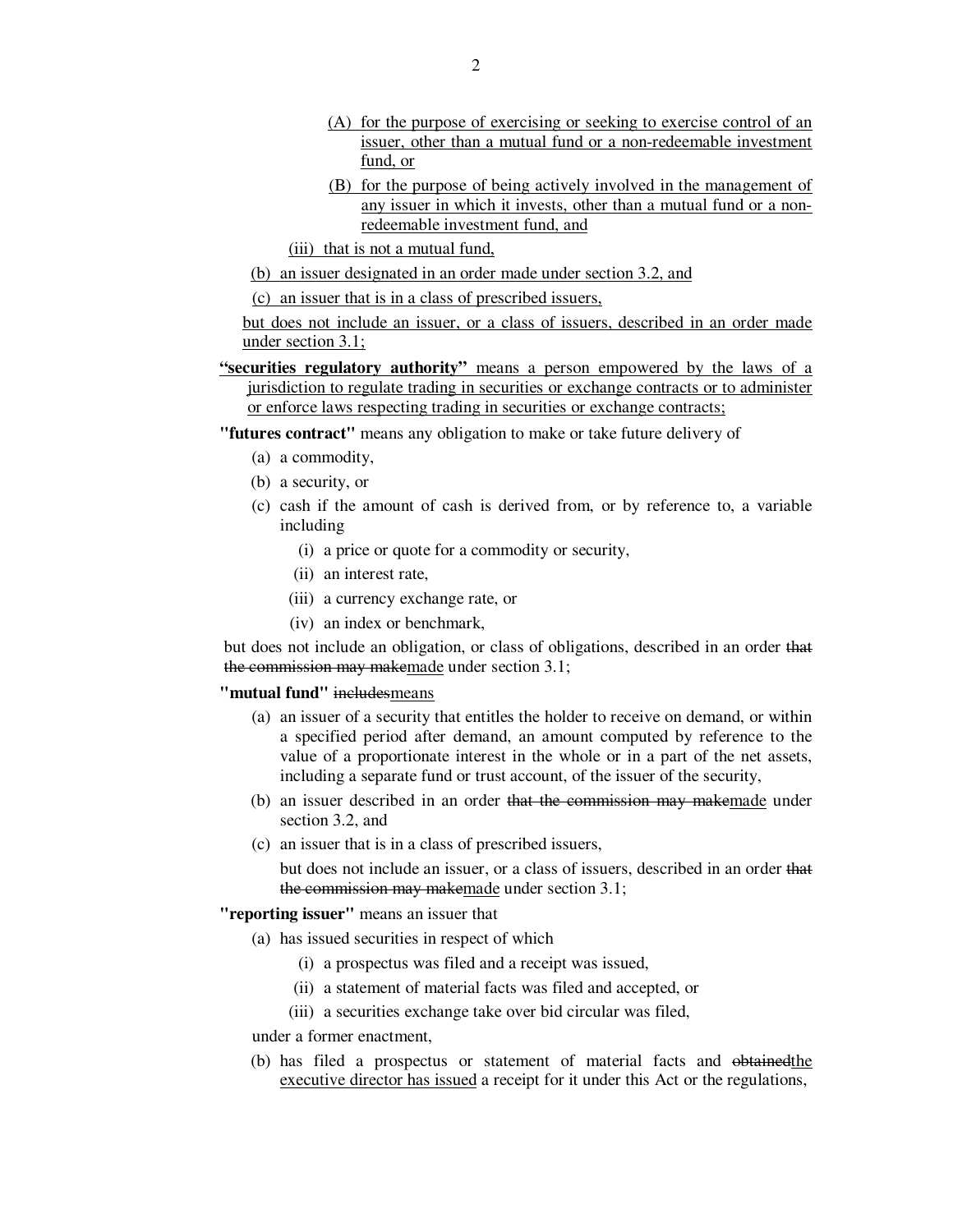- (c) has any securities that have been at any time listed and posted for trading on any exchange in British Columbia, regardless of when the listing and posting for trading began,
- (d) is an issuer that has exchanged its securities with another issuer or with the holders of the securities of that other issuer in connection with an amalgamation, merger, reorganization or arrangement if one of the parties to the amalgamation, merger, reorganization or arrangement was a reporting issuer at the time of the amalgamation, merger, reorganization or arrangement, and the issuer that has exchanged its securities is deemed to have been a reporting issuer as at the date of the amalgamation, merger, reorganization or arrangement, for the longest period of time that one of the parties to the amalgamation, merger, reorganization or arrangement had been a reporting issuer at the date of the amalgamation, merger, reorganization or arrangement,
- (e) is designated as a reporting issuer in an order which the commission may make for the purpose of this definitionmade under section 3.2, or
- (f) has filed a securities exchange take over bid circular under this Act or the regulations for the acquisition of securities of a reporting issuer and has taken up and paid for securities subject to the bid in accordance with the circular,

unless the commission orders under section 88 that the issuer has ceased to be a reporting issuer;

#### **Exemption orders**

- **3.1** (1) If the commission considers that to do so would not be prejudicial to the public interest, the commission may, for the purposes of this Act and the regulations, order that
	- (a) an obligation, or a class of obligations, is not a futures contract,  $\theta$
	- (b) an issuer, or a class of issuers, is not a mutual fund,  $or$
	- (c) an issuer, or a class of issuers, is not a non-redeemable investment fund.

#### **Designations**

**3.2** (1) If the commission considers it to be in the public interest, the commission may, for the purposes of this Act and the regulations, order that an issuer is a mutual fund. If the commission considers it to be in the public interest, the commission may, for the purposes of this Act, order that a person is

(a) an insider,

(b) a mutual fund,

- (c) a non-redeemable investment fund, or
- (d) a reporting issuer.

### **Commission continued**

**4** (9.1) The commission may decide all questions of fact or law arising in the course of a hearing.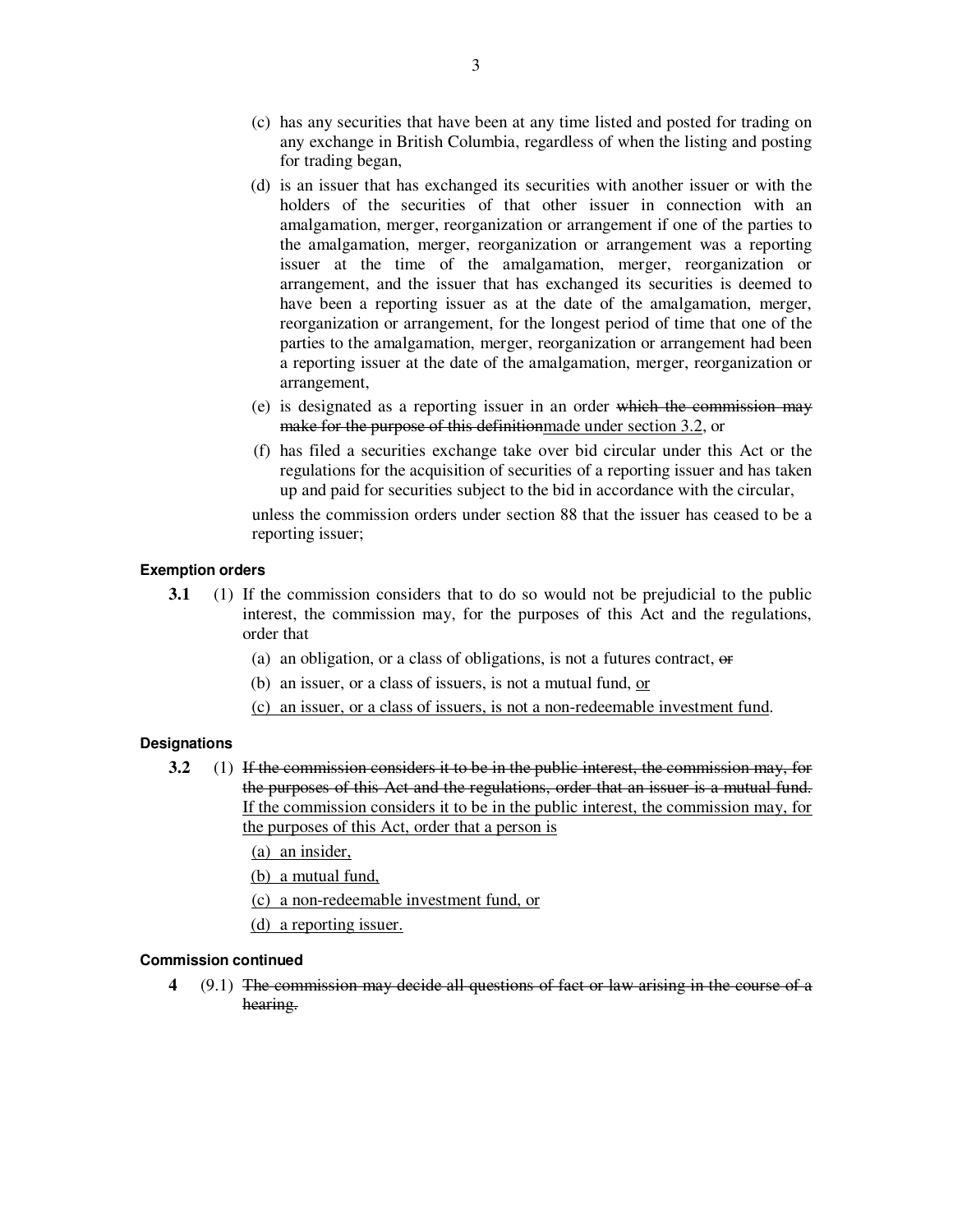#### **Application of** *Administrative Tribunals Appointment and Administration Act* **to commission**

**4.1** Sections 1 to 6, 7 (1) and (2) and 8 of the *Administrative Tribunals Appointment and Administration Act* apply to the commission. Sections 1 to 6, 7 (1) and (2), 8, 43, 46 and 55 of the *Administrative Tribunals Act* apply to the commission.

### **B.C. Securities Commission Securities Policy Advisory Committee**

- **12** (1) The minister may establish a B.C. Securities Commission Securities Policy Advisory Committee consisting of members appointed by the minister.
	- (2) The purpose of the advisory committee is to provide to the commission advice on administrative, regulatory and legislative matters relating to trading in securities and to the securities industry.

### **Revenue and expenditure**

**15** (1) Revenue received under this Act, including but not limited to revenue from administrative penalties under section 162 and any cost recoveries under this Act, but not including revenue

 $(a)$ -from fines referred to in section 155, or

(b) from any payments to the minister under an order referred to in section 157  $(1)$  (b),

must be paid to the commission.

- (2) Subject to subsection (3), money received by the commission may be expended for any costs involved in the administration and enforcement of this Act and for any costs involved in operating the commission.
- (3) Money received by the commission as revenue from administrative penalties under section 162 under section 155.1(b),  $157(1)(b)$  or 162 may be expended only for the purpose of educating securities market participants and members of the public about investing, financial matters or the operation or regulation of securities markets.
- (3.1) The commission may not expend money received under section 155.1(b) or 157(1)(b) unless the period referred to in section 15.1(5) has expired.
	- (4) At the request of the commission, but subject to approval of the Treasury Board, the Minister of Finance may pay to the commission out of the consolidated revenue fund amounts not exceeding \$5.5 million over the period ending March 31, 1998.

## **Claim for wrongful benefit**

- **15.1** (1) The commission must notify the public in accordance with the regulations if the commission receives money from an order made under section 155.1 (b) or 157 (1) (b).
	- (2) A person that makes a claim to money held by the commission under this section must file the claim in the Supreme Court within 3 years from the date of the first notification made under subsection (1) and file a copy of the claim with the commission.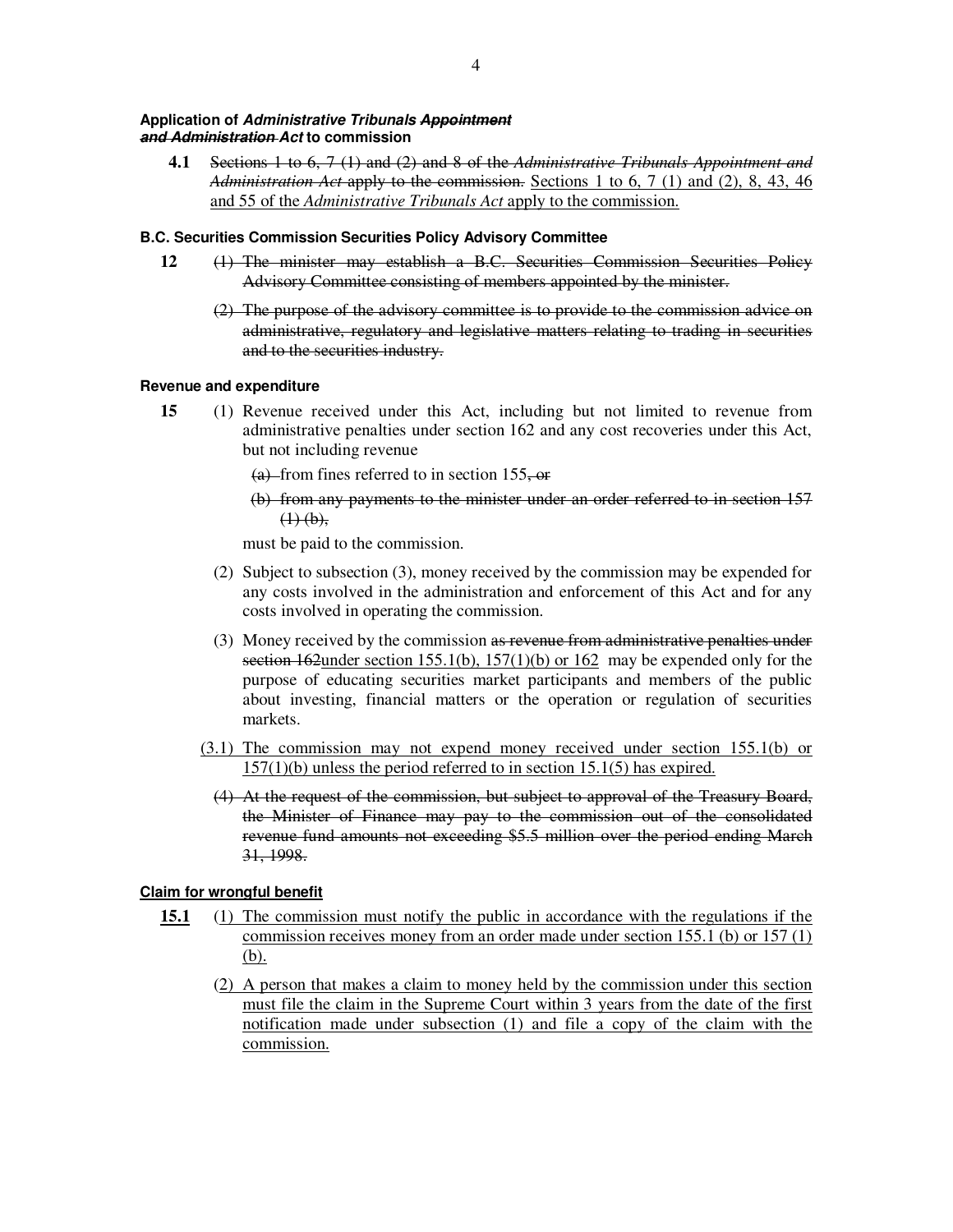- (3) If the commission receives a copy of a claim under subsection (2), it must pay into court all of the money the commission receives from an order made under section 155.1 (b) or 157 (1) (b).
- (4) If the commission has paid money into court under subsection (3), any money remaining after the court has adjudicated all claims made under subsection (2) in relation to the money must be paid to the commission.
- (5) After 3 years from the date of the first notification made under subsection (1), the commission may retain any money not claimed under subsection (2).

#### **Persons who must be registered**

**34** (2) An application for registration or for renewal or reinstatement of registration or for an amendment to registration must be made to the executive director in the required form and must be accompanied by the prescribed fee.

#### **Subsequent application**

- **37** A person may reapply for registration or for renewal of, reinstatement of or an amendment to registration if
	- (a) the person intends to use information not previously submitted, or
	- (b) material circumstances described in the person's previous application have changed.

#### **Surrender of registration**

- **41** (1) The executive director may accept the surrender of the registration of a person if the executive director is satisfied that
	- (a) the financial obligations of the person to the person's clients have been discharged, and
	- (b) the surrender of the registration is not prejudicial to the public interest.
	- (2) Upon receipt of an application to surrender registration, the executive director may, without a hearing, suspend the registrant's registration.
	- (1) If a registrant applies to surrender registration, the executive director must accept the surrender unless the executive director considers it prejudicial to the public interest to do so.
	- (2) On receiving an application under subsection (1), the executive director may, without providing an opportunity to be heard, suspend the registration or impose conditions or restrictions on the registration.

### **Definitions**

- **116** In this Part:
	- **"form of proxy"** means a written or printed form that, on completion and execution by or on behalf of a security holder, becomes a proxy;
	- **"proxy"** means a completed and executed form of proxy by which a security holder has appointed a person as the security holder's nominee to attend and act for the security holder and on the security holder's behalf at a meeting of security holders;
	- **"security holder"** means a holder in British Columbia of a voting security of a reporting issuer;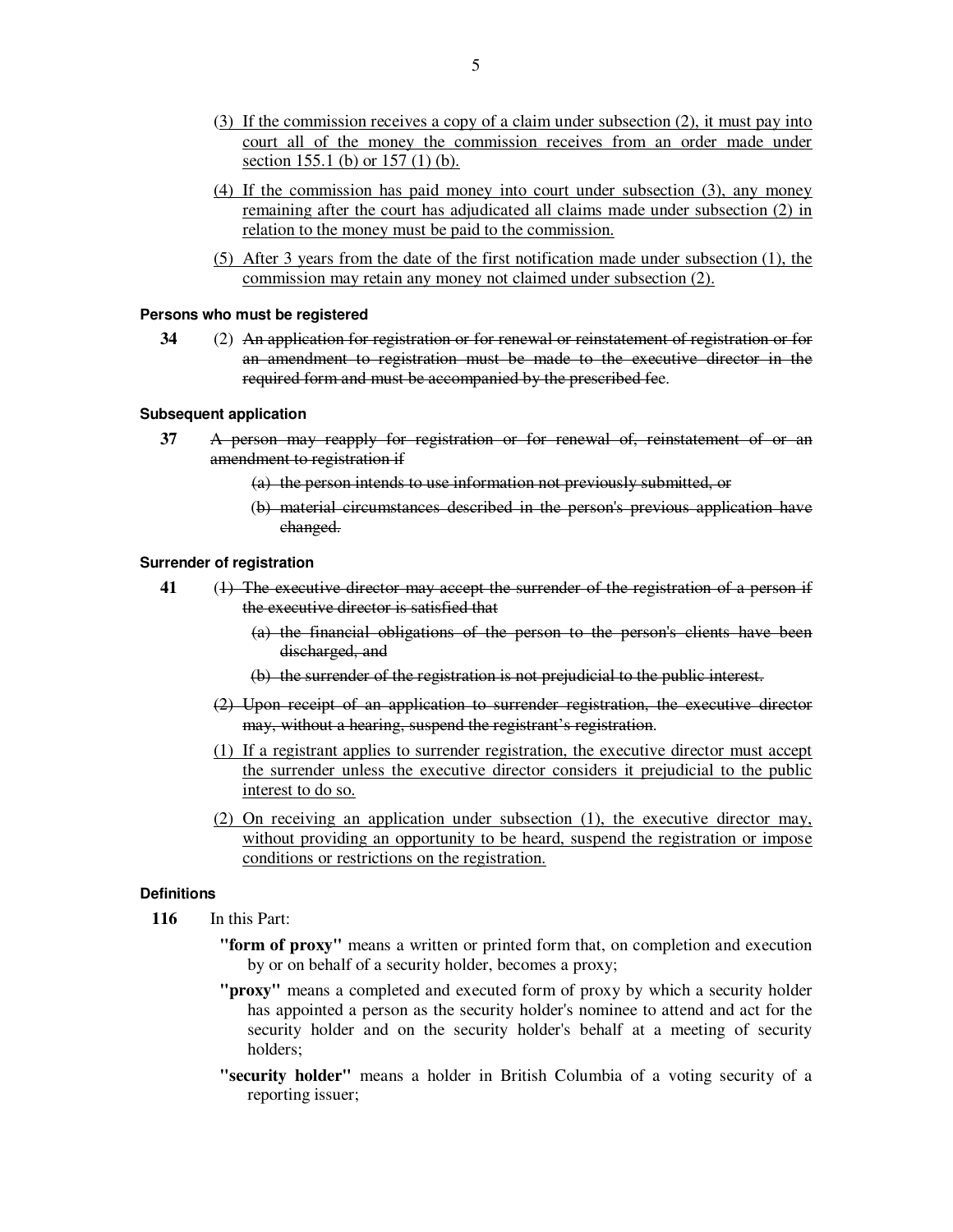**"solicit"** includes

- (a) a request for a proxy, whether or not it is accompanied by or included in a form of proxy,
- (b) a request to execute or not to execute a form of proxy or to revoke a proxy,
- (c) the sending of a form of proxy or other communication to a security holder under circumstances reasonably calculated to result in the procurement, withholding or revocation of a proxy of that security holder, or
- (d) the sending, along with a notice of a meeting, of a form of proxy to a security holder by management of a reporting issuer,

but does not include

- (e) the sending of a form of proxy to a security holder in response to an unsolicited request made by the security holder or on behalf of the security holder, or
- (f) the performance by any person of ministerial acts or professional services on behalf of a person soliciting a proxy.

#### **Relieving orders**

- **123** On application of an interested person, the commission may order that section 121 or 122 does not apply to a class of investment, particular investment, contract or other arrangement, if the commission is satisfied that
	- (a) the class of investment, particular investment, contract or other arrangement represents the business judgment of responsible persons uninfluenced by considerations other than the best interests of a mutual fund, or
	- (b) the particular investment, contract or other arrangement is in the best interests of a mutual fund.

#### **Standard of care for investment fund managermanagement of mutual fund**

- **125** Every person responsible for the management of a mutual fund, and every person who performs a similar function in relation to a mutual fund as that person or who occupies a position or office with such a responsibility, must
	- (a) exercise the powers and discharge the duties related to that responsibility, function, position or office, in good faith and in the best interests of the mutual fund, and
	- (b) exercise the degree of care, diligence and skill that a reasonably prudent person would exercise in the circumstances.

Every investment fund manager must

- (a) exercise the powers and discharge the duties of its office honestly, in good faith and in the best interests of the investment fund, and
- (b) exercise the degree of care, diligence and skill that a reasonably prudent person would exercise in the circumstances.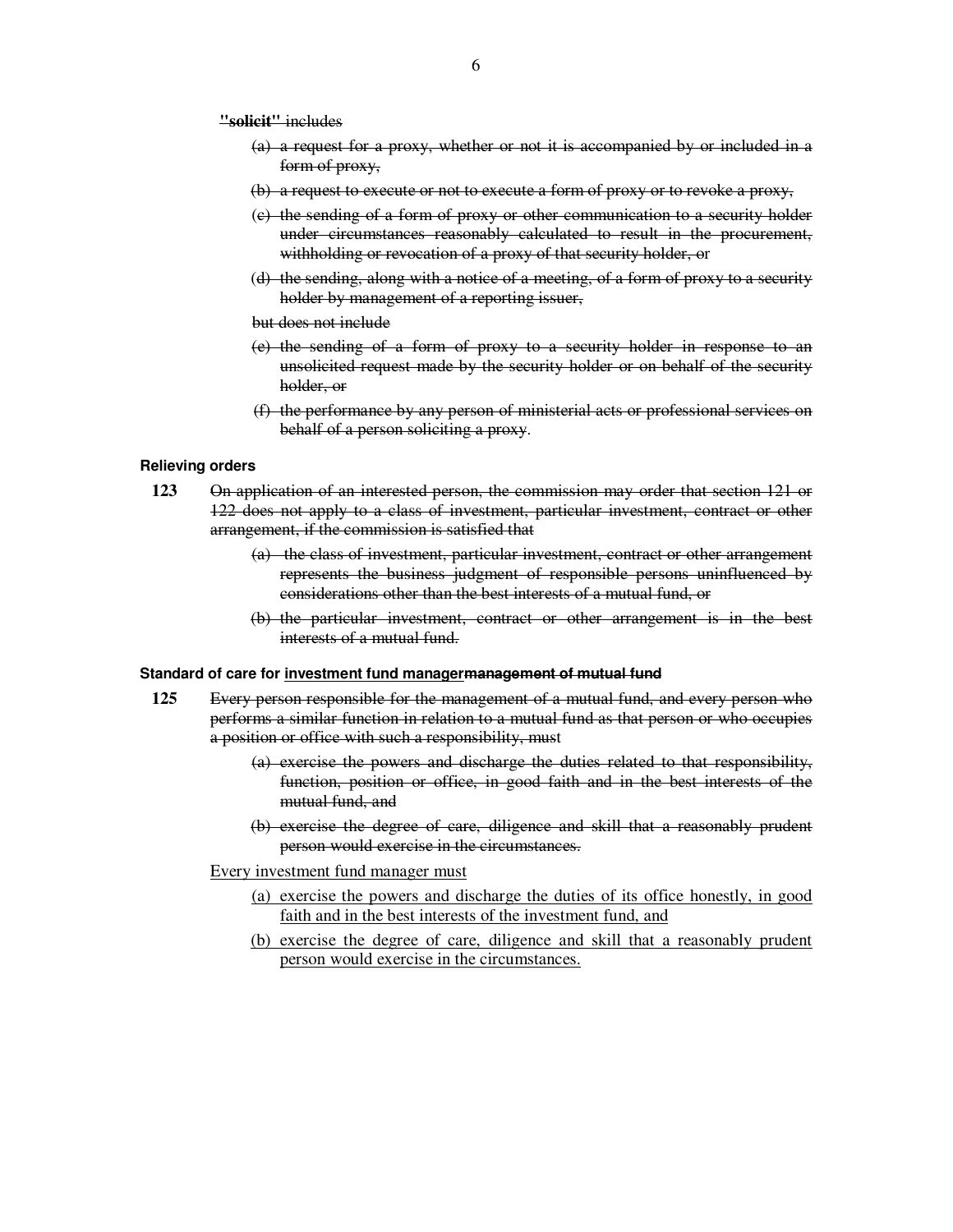### **Independent committee for mutual funds**

- **130.1** A prescribed requirement of this Part does not apply to a mutual fund or a class of mutual funds, or a responsible person, with respect to a transaction or a class of transactions if, in accordance with the regulations, the mutual fund has established an independent committee and
	- (a) the independent committee has approved the transaction, or
	- (b) the transaction is within a class of transactions approved by the independent committee.

#### **Provision of information to executive director**

- **141** (2) By an order applicable generally or to one or more persons or entities named or otherwise described in the order, the executive director may require any of the following persons to provide information or to produce records or classes of records specified or otherwise described in the order within the time or at the intervals specified in the order:
	- (a) a clearing agency;
	- (b) a registrant;
	- (c) a person exempted from the requirement to be registered under section 34 by an order under section 48;
	- (d) a reporting issuer;
	- (e) a manager or custodian of assets, shares or units of a mutual fundan investment fund manager or a custodian of assets, shares or units of an investment fund;
	- (f) a general partner of a person referred to in paragraph (b),  $(c)$ ,  $(d)$ ,  $(g)$ ,  $(i)$  or  $(k)$ :
	- (g) a person purporting to distribute securities in reliance on an exemption
		- (i) described in section  $74$  (2)from section 61, or
		- (ii) in an order issued under section 76;
	- (h) a transfer agent or registrar for securities of a reporting issuer;
	- (i) a director or officer of a reporting issuer;
	- (j) a promoter or control person of a reporting issuer;
	- (k) a person engaged in investor relations activities on behalf of a reporting issuer or security holder of a reporting issuer;
	- (l) the Canadian Investor Protection Fund;
	- (m) a person providing record keeping services to a registrant.

#### **Examination of financial affairs**

- **153** (1) Despite sections 31 and 32, if the commission considers it to be in the public interest, the commission may appoint in writing a person to
	- (a) conduct an examination and inspection of the financial affairs and records of
		- (i) a self regulatory body or an exchange, as the case may be, which has been recognized by the commission under section 24,
		- (ii) a clearing agency or a quotation and trade reporting system,
		- (iii) a registrant,
		- (iv) a reporting issuer,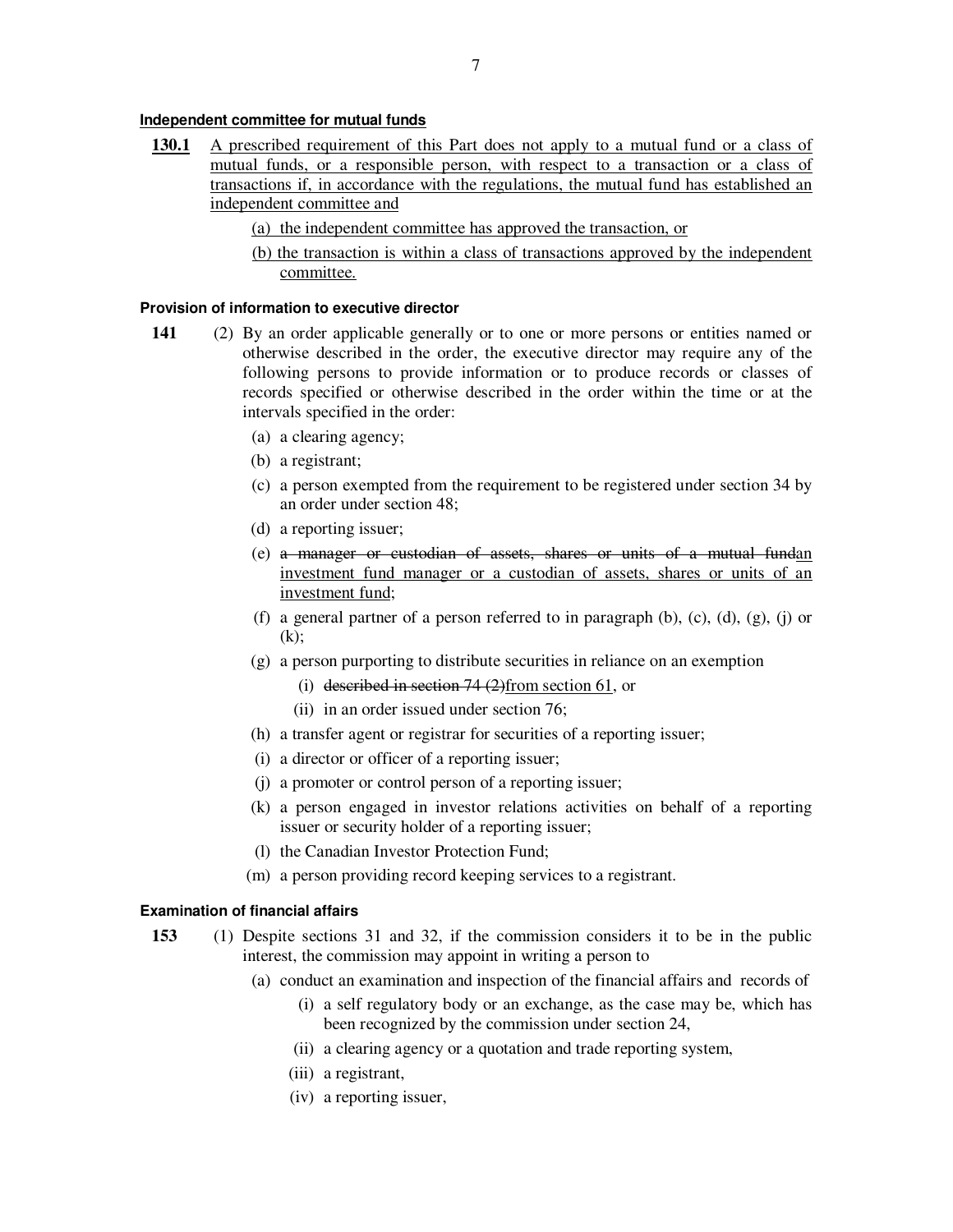- (v) a custodian of assets of a mutual fundan investment fund manager or  $a$ custodian of assets of an investment fund, or
- (vi) a custodian of securities issued by a mutual fundan investment fund and held under a custodial agreement or other arrangement with a person engaged in the distribution of those securities, and

### **Offences generally**

- **155** (2) A person who commits an offence under subsection (1) is liable, in the case of a person other than an individual, to a fine of not more than \$1 million and, in the case of an individual, to a fine of not more than \$1 million or to imprisonment for not more than 3 years or to both. A person that commits an offence under this Act is liable to a fine of not more than \$3 million, or to imprisonment for not more than 3 years, or both.
	- (4.1) If an investment fund commits an offence under subsection (1), the investment fund manager commits the same offence whether or not the investment fund is convicted of the offence.
		- (5) Despite subsection (2), if a person has contravened section 57, 57.1 or 86 (1), the fine to which that person is liable is
			- (a) not less than any profit made by that person because of the contravention of section 57, 57.1 or 86 (1), and
			- (b) not more than the greater of
				- (i) \$13 million, and
				- (ii) an amount equal to triple any profit made by that person because of the contravention of section 57, 57.1 or 86 (1).

## **Additional remedies**

- 155.1 If the court finds that a person has committed an offence under section 155, the court may make an order that
	- (a) the person compensate or make restitution to another person, or
	- (b) the person pay to the commission any amount obtained, or payment or loss avoided, as a result of the offence.

## **Enforcement of court orders**

- **155.2** (1) A person to whom the court awards compensation or restitution under section 155.1(a) may file the order with the Supreme Court.
	- (2) The commission may file an order made under section 155.1(a) or (b) with the Supreme Court.
	- (3) An order filed with the Supreme Court under subsection (1) or (2) has the same force and effect, and all proceedings may be taken on it, as if it were a judgment of that court.

### **Order for compliance**

**157** (1) In addition to any other powers it may have, if the commission considers that a person has contravened or is contravening a provision of this Act or of the regulations, or has failed to comply or is not complying with a decision, and the commission considers it in the public interest to do so, the commission may apply to the Supreme Court for one or more of the following: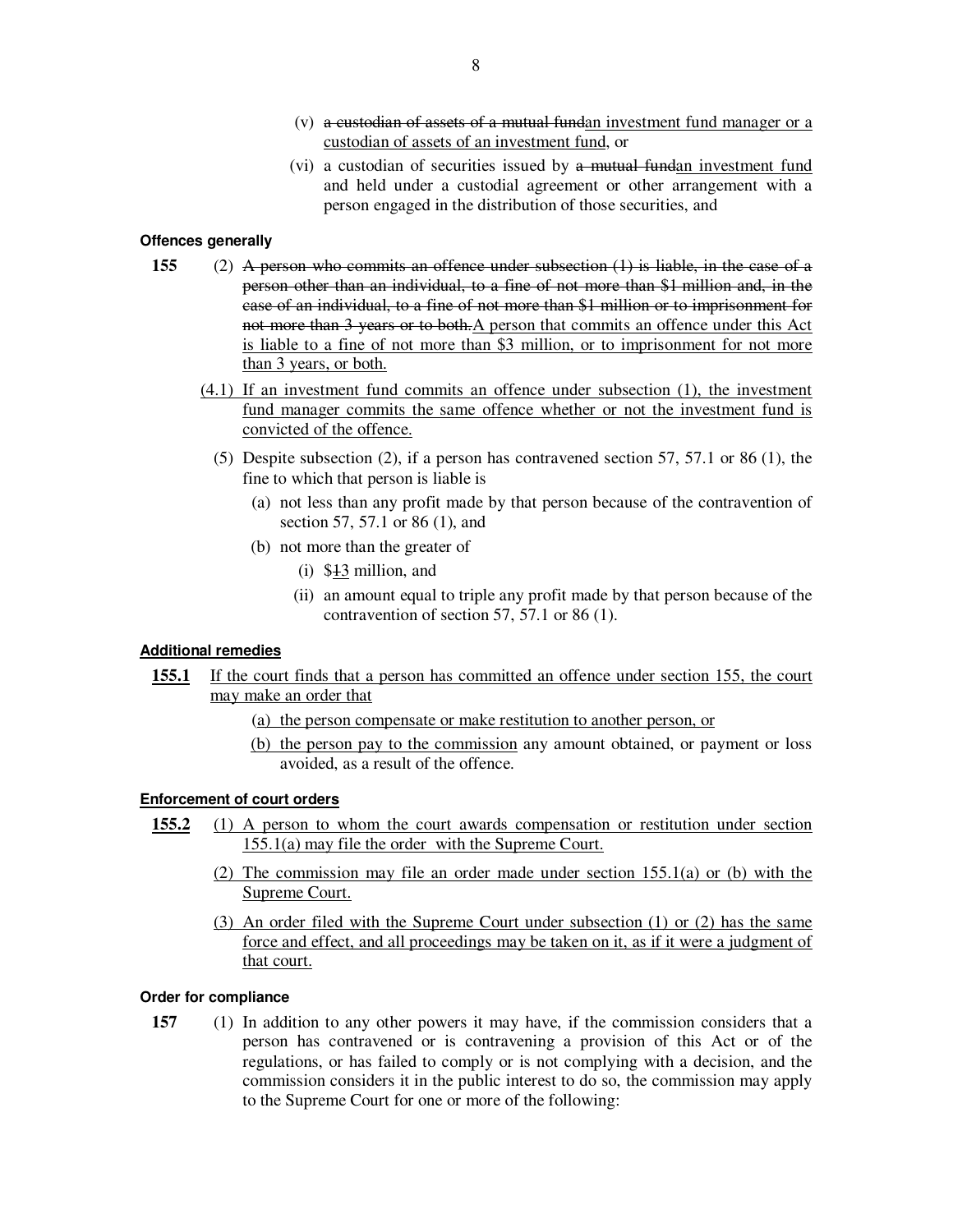- (a) an order that
	- (i) the person comply with or cease contravening the provision or decision, and
	- (ii) the directors and senior officers of the person cause the person to comply with or to cease contravening the provision or decision;
- (b) an order that the person pay to the minister for payment into the consolidated revenue fundcommission one or both of the following:
	- (i) any money obtained by the person directly or indirectly as a result of the failure to comply or the contravention;
	- (ii) the amount of any payments or losses avoided by the person directly or indirectly as a result of the failure to comply or the contravention

### **Enforcement orders**

- **161** (6) The commission or the executive director may, after providing an opportunity to be heard, make an order under subsection (1) in respect of a person if the person
	- (a) has been convicted of a criminal offence arising from a transaction, business or course of conduct related to securities or exchange contracts,
	- (b) has been found by a court to have contravened a requirement of this Act or the regulations, or
	- (c) has been found by a securities regulatory authority or court in another jurisdiction to have contravened the laws of the jurisdiction respecting trading in securities or exchange contracts.

#### **Administrative penalty**

- **162** If the commission, after a hearing,
	- (a) determines that a person has contravened
		- (i) a provision of this Act or of the regulations, or
		- (ii) a decision, whether or not the decision has been filed under section 163, and
	- (b) considers it to be in the public interest to make the order,
	- the commission may order the person to pay the commission an administrative penalty of,
	- (c) in the case of a person other than an individual, not more than \$500 000, or
	- (d) in the case of an individual, not more than \$250 000.
	- If the commission, after a hearing,
		- (a) determines that a person has contravened
			- (i) a provision of this Act or of the regulations, or
			- (ii) a decision, whether or not the decision has been filed under section 163, and

(b) considers it to be in the public interest to make the order,

the commission may order the person to pay the commission an administrative penalty of not more than \$1 million for each contravention of this Act or the regulations.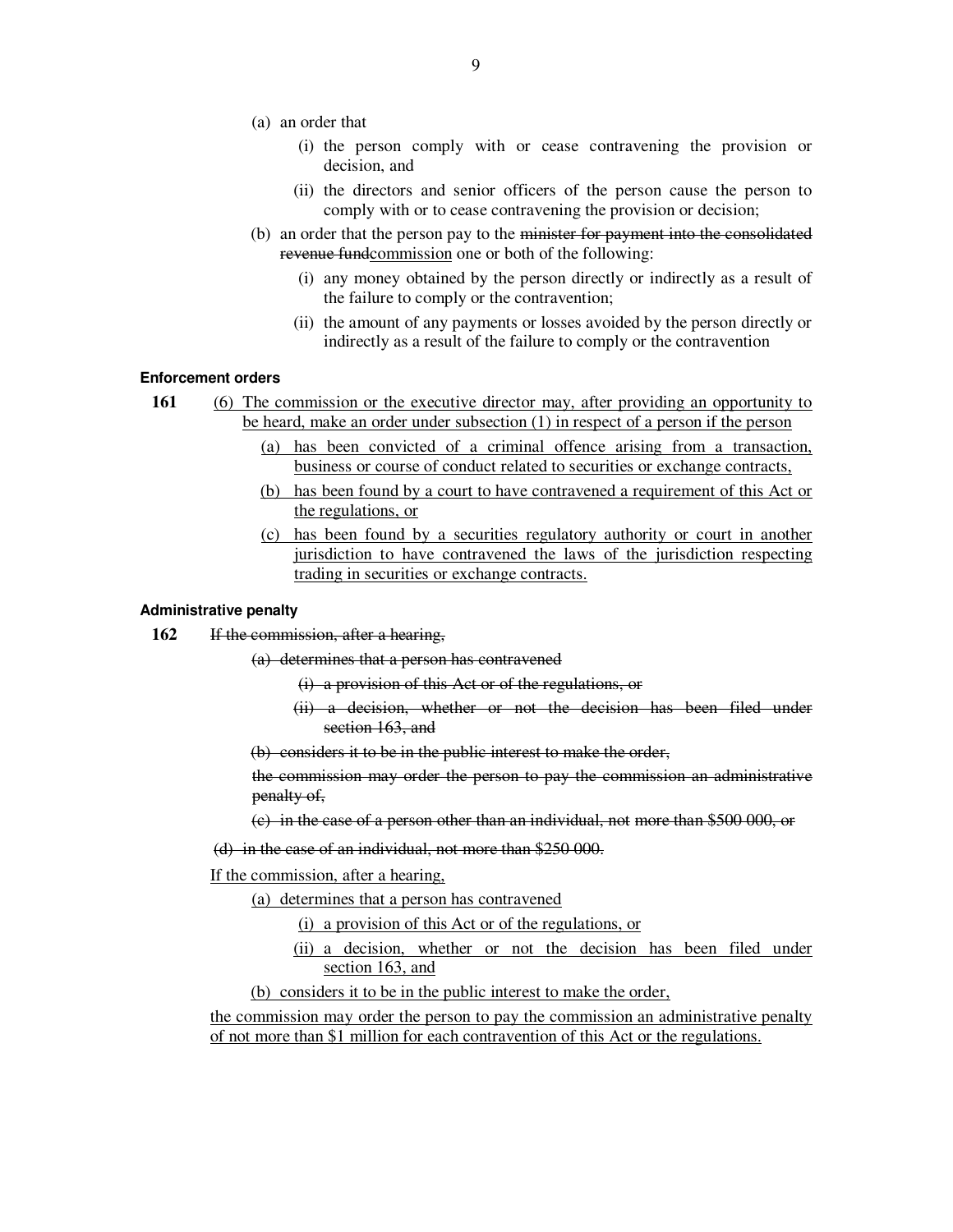### **Demand on third party**

**162.1** (1) If a person owes money to the commission under section  $\frac{160 \text{ or } 162 \text{ to } 162 \text{ or } 162 \text{ to } 162 \text{ or } 162 \text{ to } 162 \text{ or } 162 \text{ to } 162 \text{ or } 162 \text{ to } 162 \text{ or } 162 \text{ to } 162 \text{ or } 162 \text{ to } 162 \text{ or } 162 \text{ to } 162 \text{ or$ 174 and the commission receives information that a third party is, or is about to become, indebted to the person, the commission may demand of the third party that the money be paid to the commission on account of the person's liability to the commission.

## **PART 19.1 – INTERJURISDICTIONAL COOPERATION**

### **Definitions**

**167.1** (1) In this Part:

- **"British Columbia authority"** means a power or duty referred to in section 167.2 (1) (a) or (b);
- **"extraprovincial authority"** means a power or duty of an extraprovincial securities commission under the extraprovincial securities laws under which the extraprovincial securities commission operates;
- **"extraprovincial securities commission"** means a securities regulatory authority of a province other than British Columbia;
- **"extraprovincial securities laws"** means the laws of a province other than British Columbia respecting trading in securities or exchange contracts.
- (2) A reference to an extraprovincial securities commission includes, unless otherwise provided,

(a) its delegate, and

(b) any person who in respect of that extraprovincial securities commission exercises a power or performs a duty that is substantially similar to a power or duty exercised or performed by the executive director under this Act.

### **Delegation and acceptance of authority**

- **167.2** (1) If authorized to do so by regulation, the commission
	- (a) may delegate a power or duty under this Act to an extraprovincial securities commission,
	- (b) may authorize an extraprovincial securities commission to exercise any power, or perform any duty, of the executive director under this Act, including, but not limited to, a power referred to in section 184 (2) (e), and
	- (c) may accept a delegation of, an authorization to exercise or perform, or any other form of transfer of, an extraprovincial authority.
	- (2) Subsection (1) does not apply to a power or duty under Part 2 or 3, this Part or section 184 or 187.

### **Subdelegation**

**167.3** (1) Subject to a restriction or condition imposed by an extraprovincial securities commission with respect to a delegation, authorization or transfer referred to in section 167.2 (1) (c), the commission may delegate or subdelegate an extraprovincial authority in the manner and to the extent that the commission or the executive director may, under this Act, delegate or subdelegate, or authorize another person to exercise, a British Columbia authority.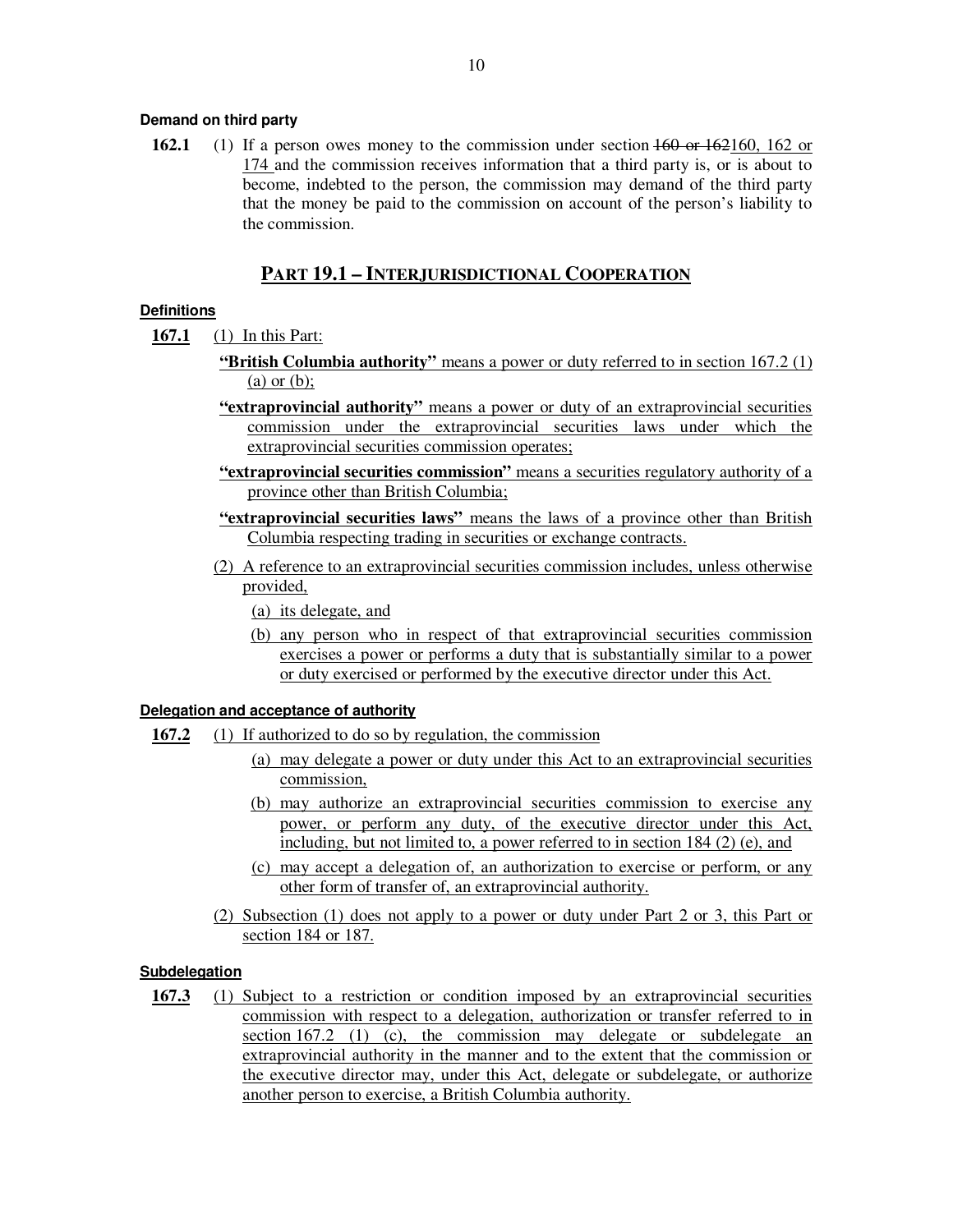(2) Subject to a restriction or condition imposed by the commission with respect to a delegation or an authorization under section  $167.2$  (1) (a) or (b), nothing in this Part prevents the extraprovincial securities commission from delegating or subdelegating the British Columbia authority in the manner and to the extent that the extraprovincial securities commission may delegate or subdelegate, or authorize another person to exercise, an authority under the extraprovincial securities laws under which it operates.

## **Revocation**

- **167.4** (1) If an extraprovincial securities commission is exercising or intends to exercise a power provided to it under section 167.2 (1) (a) or (b) to make a decision, the commission may withdraw from the extraprovincial securities commission any matter that is before the extraprovincial securities commission for its decision.
	- (2) The commission or the executive director, as the case may be, may decide a matter that the commission has withdrawn under subsection (1).

### **Adoption or incorporation of extraprovincial securities laws**

- 167.5 (1) Subject to the regulations, the commission may, by order, adopt or incorporate by reference all or any provisions of any extraprovincial securities laws to be applied to
	- (a) a person or class of persons whose primary jurisdiction is the extraprovincial jurisdiction, or
	- (b) a trade, intended trade, security or exchange contract involving a person or class of persons referred to in paragraph (a).
	- (2) An order made under subsection (1) may adopt or incorporate the extraprovincial securities laws as they are amended from time to time, before or after the making of the order.

## **Exercise of discretion, interprovincial reliance**

- **167.6** (1) Subject to the regulations, if the commission, the executive director or a designated organization is empowered under this Act to make a decision regarding a trade, intended trade, security, exchange contract or person, the commission, executive director or designated organization may make the decision on the basis that the commission, executive director or designated organization, as the case may be, considers that an extraprovincial securities commission has made the same or a substantially similar determination regarding the trade, intended trade, security, exchange contract or person.
	- (2) Subject to the regulations, despite any provision of this Act, the commission, executive director or designated organization may make a decision referred to in subsection (1) without giving a person affected by the decision an opportunity to be heard.

#### **Review of extraprovincial decision**

**167.7** If an extraprovincial commission delegates or subdelegates a British Columbia authority, section 165 (3) to (6) applies to a decision made under that authority as if the decision were a decision of the executive director under this Act.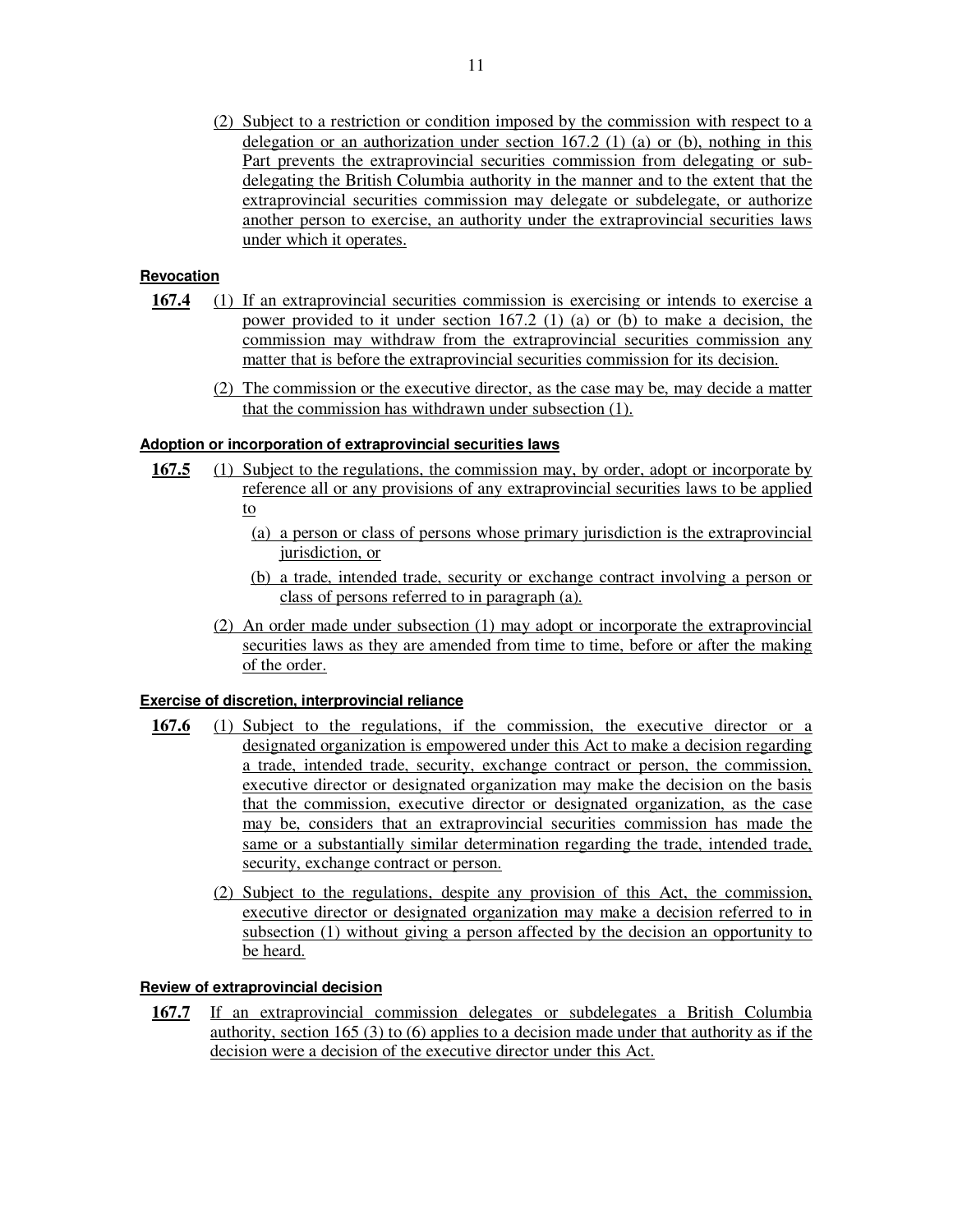## **Appeal of decision of an extraprovincial securities commission**

- **167.8** (1) Except as provided in section 167.7, section 167 applies to a decision of an extraprovincial securities commission made under a British Columbia authority.
	- (2) The extraprovincial securities commission is a respondent to an appeal under this section.

### **Appeal of determination of the commission**

- **167.9** (1) In this section, **"delegated authority"** means any extraprovincial authority that the commission accepts under section  $167.2$  (1) (c).
	- (2) A person directly affected by a determination of the commission under a delegated authority has the same rights under section 167 as if the determination were a decision under this Act.
	- (3) Subsection (2) does not apply to a determination
		- (a) refusing to exempt a person or class of persons from a requirement of extraprovincial securities laws, or
		- (b) made by a person to whom the commission has delegated or subdelegated the extraprovincial authority under which the determination is made.
	- (4) A person that has a right to appeal a determination under this section may, subject to any direction of the Court of Appeal, exercise that right of appeal whether or not that person may have a right to appeal that determination to a court in another jurisdiction.
	- (5) If a determination referred to in subsection (2) is being appealed to a court in another jurisdiction, the Court of Appeal may stay an appeal under this section until the determination of the appeal in the other jurisdiction.

#### **Contraventions attributable to employees, officers, directors and agents**

- **168.2** (1) If a person, other than an individual, contravenes a provision of this Act or of the regulations, or fails to comply with a decision, an employee, officer, director or agent of the person who authorizes, permits or acquiesces in the contravention or non-compliance also contravenes the provision or fails to comply with the decision, as the case may be.
	- (2) If an investment fund contravenes a provision of this Act or of the regulations, or fails to comply with a decision, the investment fund manager also contravenes the provision or fails to comply with the decision, as the case may be.

#### **Filing and inspection of records**

- **169** (4) The commission may hold in confidence all or part of a record or any class of record required to be filed under this Act or the regulations so long as it considers that
	- (a) the record or class of record discloses intimate financial, personal or other information, and
	- (b) the desirability of avoiding disclosure of the information, in the interests of any person affected, outweighs the desirability of adhering to the principle of public disclosure.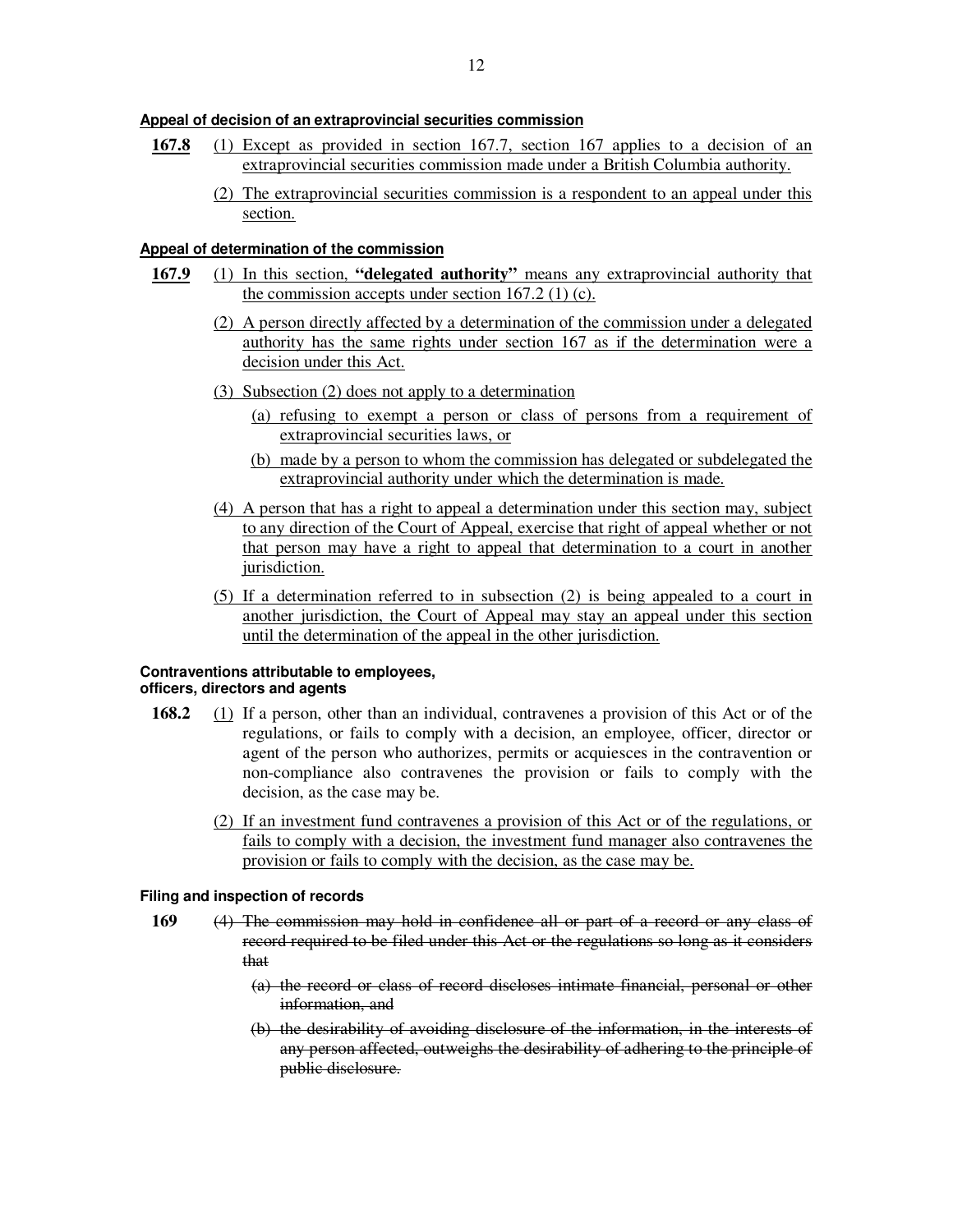- (4) The commission may hold in confidence all or part of a record required to be filed under this Act if the commission considers that
	- (a) a person whose information appears in the record would be unduly prejudiced by disclosure of the information, and
	- (b) the person's privacy interest outweighs the public's interest in having the information disclosed.

#### **Information collection and sharing**

- **169.1** (1) The commission or executive director may collect information from, disclose information to, or share information with, a self regulatory body, an exchange, a quotation and trade reporting system, a law enforcement agency, a government or a governmental authority, in British Columbia or elsewhere.
	- (2) The commission or executive director may enter into an arrangement or agreement for the purpose of subsection (1).
	- (1) For the purposes of administering this Act or assisting in the administration of the securities laws of another jurisdiction, the commission may, directly or indirectly, collect information from, and use information collected from,
		- (a) an exchange, quotation and trade reporting system or clearing agency,
		- (b) a self regulatory body,
		- (c) a registrant or issuer, or
		- (d) a law enforcement agency, government, governmental authority, securities regulatory authority or financial regulatory authority,
		- in British Columbia or elsewhere.
	- (2) For the purposes of administering this Act or assisting in the administration of the securities laws of another jurisdiction, the commission may disclose information to, or share information with,
		- (a) a person recognized under section 24,
		- (b) a law enforcement agency, government, governmental authority, securities regulatory authority or financial regulatory authority, or
		- (c) a person with whom the commission has entered into an arrangement or agreement that relates to or includes the sharing of information,
		- in British Columbia or elsewhere.
	- (3) For the purposes of administering its bylaws, rules or other regulatory instruments or policies, assisting in the administration of the bylaws, rules or other regulatory instruments or policies of another exchange, quotation and trade reporting system, clearing agency or self regulatory body, or assisting in the administration of this Act or the securities laws of another jurisdiction, a person recognized under section 24 may, directly or indirectly, collect information from, and use information collected from,
		- (a) an exchange, quotation and trade reporting system or clearing agency,
		- (b) a self regulatory body,
		- (c) a registrant or issuer, or
		- (d) a law enforcement agency, government, governmental authority, securities regulatory authority or financial regulatory authority,
		- in British Columbia or elsewhere.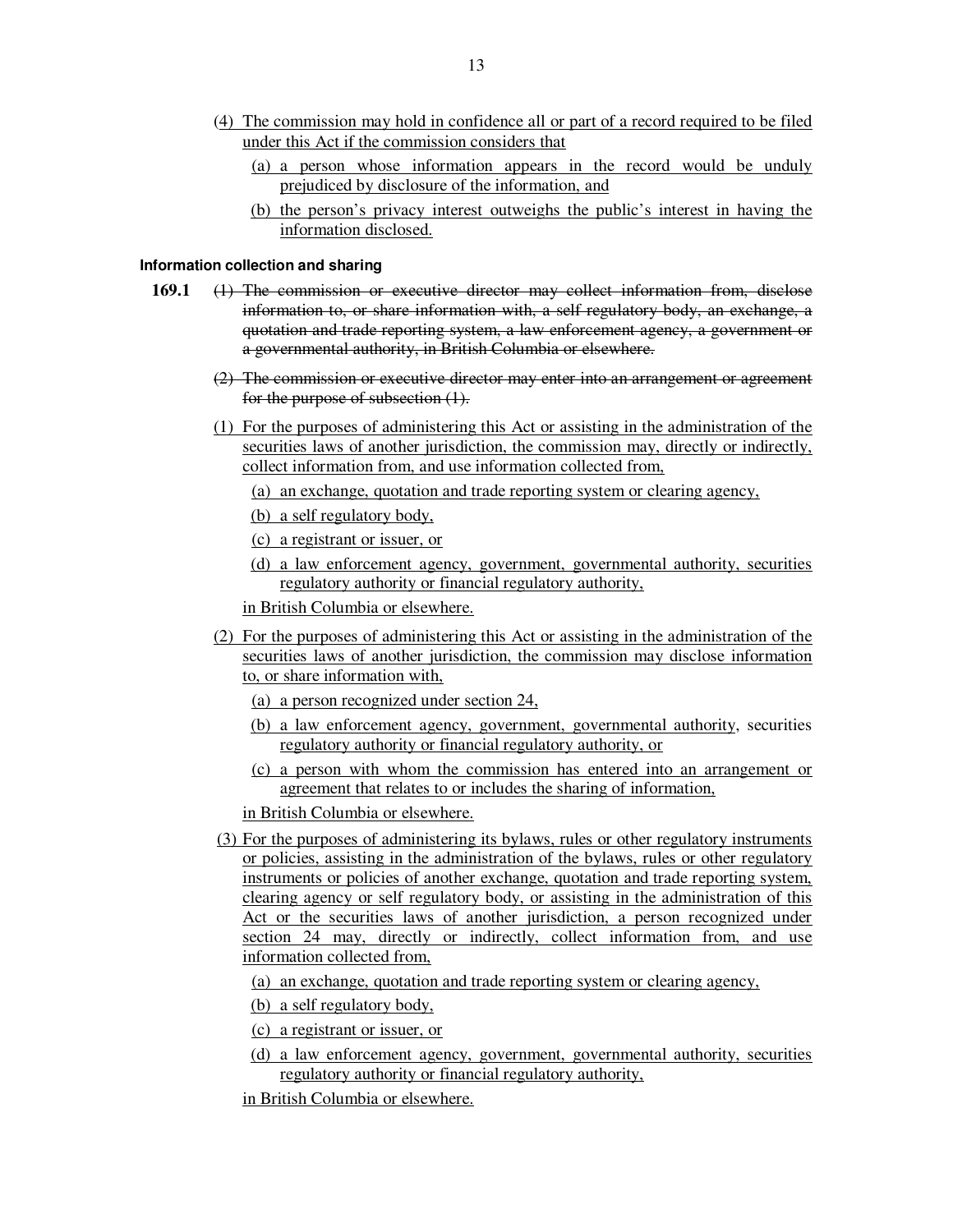- (4) For the purposes of administering its bylaws, rules or other regulatory instruments or policies, assisting in the administration of the bylaws, rules or other regulatory instruments or policies of another exchange, quotation and trade reporting system, clearing agency or self regulatory body, or assisting in the administration of this Act or the securities laws of another jurisdiction, a person recognized under section 24 may disclose information to, or share information with,
	- (a) an exchange, quotation and trade reporting system or clearing agency,
	- (b) a self regulatory body, or
	- (c) a law enforcement agency, government, governmental authority, securities regulatory authority or financial regulatory authority,
	- in British Columbia or elsewhere.
- (5) For the purposes of this section, **"securities laws"** means laws of a jurisdiction respecting the trading of securities or exchange contracts.

#### **Immunity of commission and others**

- **170** (1) No action or other proceeding for damages lies and no application for judicial review under the *Judicial Review Procedure Act* may be instituted against the commission, a member of the commission, an officer, servant or agent of the commission, a designated organization, a member of a designated organization, an officer, servant or agent of a designated organization, an employee appointed to administer this Act or any person proceeding under
	- (a) an order, a written or oral direction or the consent of the commission, or
	- (b) an order of the minister made under this Act, or

 $(b.1)$  a delegation or authorization referred to in section 167.2 (1) (a) or (b),

for any act done in good faith in the

- (c) performance or intended performance of any duty, or
- (d) exercise or the intended exercise of any power,

under this Act or the regulations, including a duty or power referred to in section 167.2 (1) (c), or for any neglect or default in the performance or exercise in good faith of that duty or power.

### **Conditions on decisions**

**172** The commission or the executive director may impose any conditions, restrictions or requirements the commission or executive director considers necessary in respect of any decision made by the commission or executive director.

## **Notices generally**

- **180** (1) Unless otherwise provided by this Act, prescribed by the regulations*,* or ordered by the commission or executive director, a record that under this Act or the regulations is sent or is required to be sent must be
	- (a) personally delivered,
	- (b) mailed, or
	- (c) transmitted by electronic means

to the person that under this Act or the regulations is the intended recipient of the record.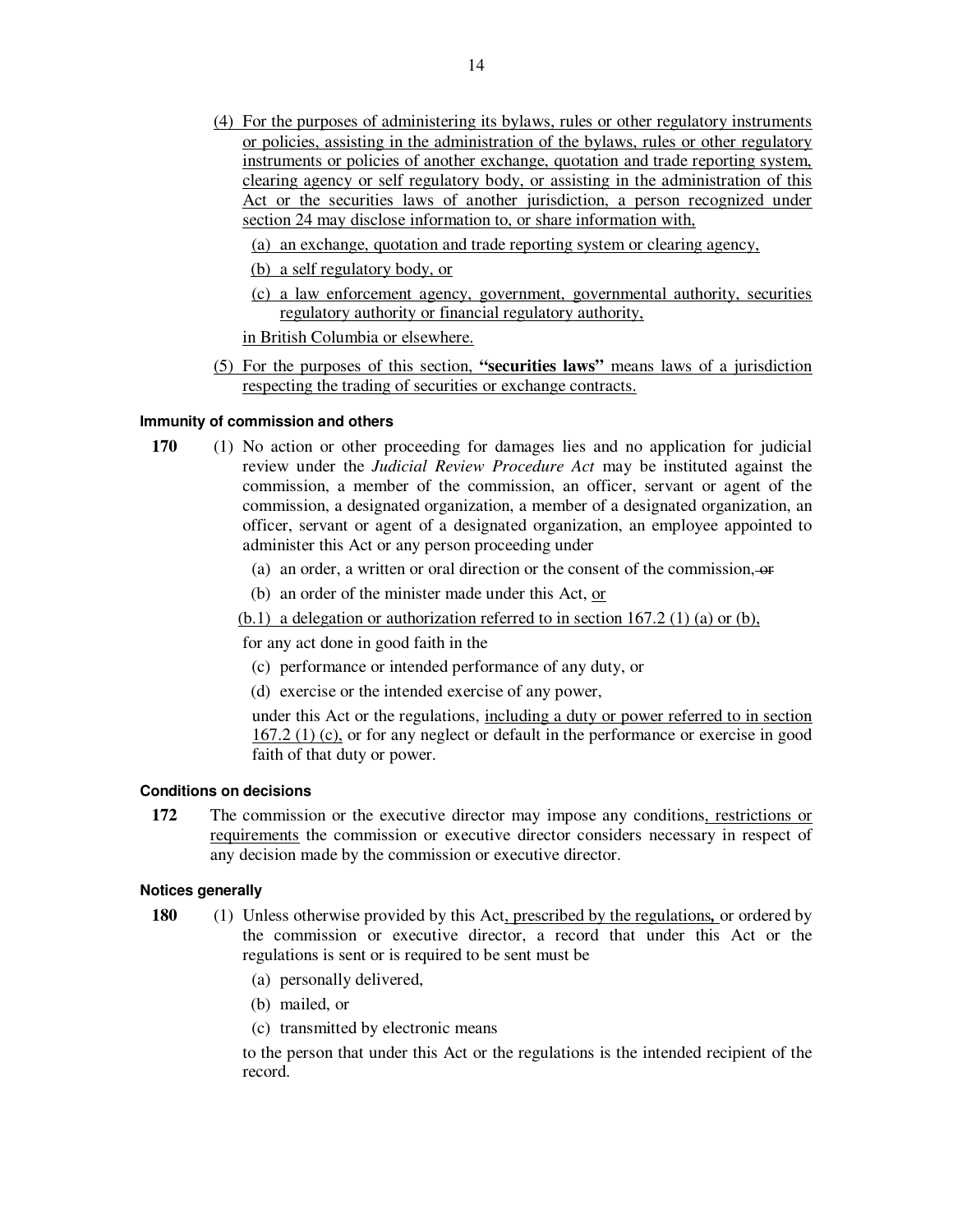(5) If, on 3 consecutive occasions2 consecutive occasions*,* the records sent by an issuer to a security holder in accordance with subsection (2) are returned, the issuer is not required to send any further records to the security holder until the security holder informs the issuer in writing of the security holder's new address.

#### **Lieutenant Governor in Council regulations**

- **183** The Lieutenant Governor in Council may make regulations for the purpose of regulating trading in securities or exchange contracts, or regulating the securities industry or exchange contracts industry, including regulations as follows:
	- (6) respecting registration under this Act including, but not limited to, prescribing
		- (i) categories for persons for purposes of registration and otherwise,
		- (ii) the duration of registration, and permitting the commission to determine the duration of registration and to determine different periods of duration of registration for different categories of registrants,
		- (iii) the manner of allocating persons to categories, and permitting the executive director to make these allocations,
		- (iv) conditions to be met by persons in the categories,
		- (v) standards of conduct to be met by registrants and practices to be carried out by registrants,
		- (vi) requirements that are necessary or advisable for the prevention or regulation of conflicts of interest, and
		- (vii) different or additional requirements for different classes of registrants within a registration category, and;
		- (viii) circumstances in which
			- (A) a person or class of persons is not required to be registered under section 34, or
			- (B) a person or class of persons is deemed to be registered for the purposes of this Act,

including the circumstance in which a person or class of persons is registered under the laws of another jurisdiction respecting trading in securities or exchange contracts;

- (8) respecting the suspension, surrender or cancellation of a registration under this Act;
- (10) prescribing the practice and procedure by which the executive director designates exempt purchasers under sections 45 and 74;
- (12) respecting any matter necessary or advisable to carry out effectively the intent and purpose of Part 9, including, but not limited to,
	- (i) prescribing disclosure requirements in respect of distributions, including the use of particular forms or of particular types of documents,
	- (ii) prescribing procedures for distributions of securities on an expedited basis including modifying or varying the application of this Act as may be necessary for the purpose of permitting expedited distributions to occur,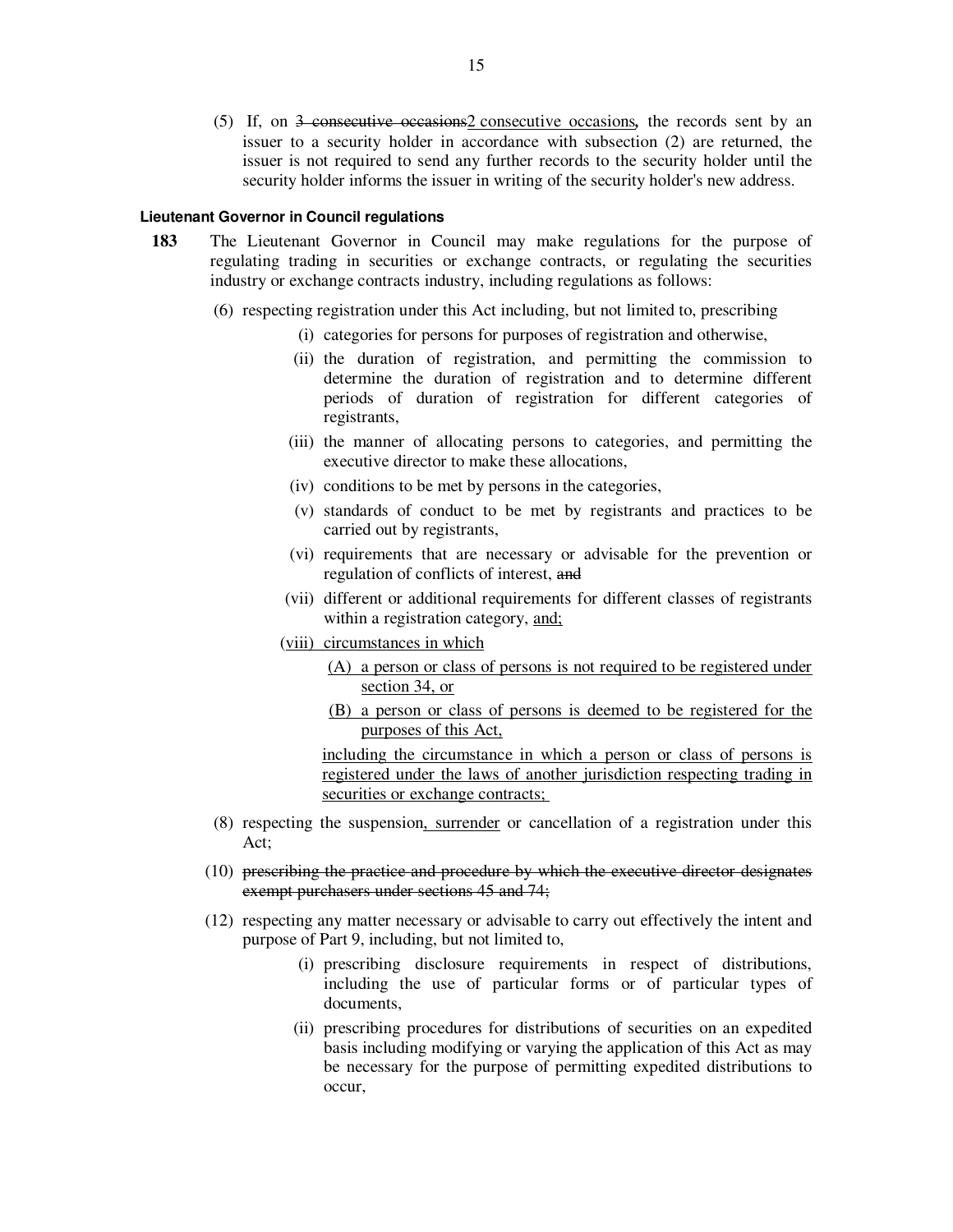- (iii) prescribing circumstances in which a record may be, or is deemed to be, incorporated by reference into any other record,
- (iv) prescribing procedures respecting the issuance of receipts,
- (iv.1) prescribing circumstances in which
	- (A) section 61 does not apply to a person or class of persons, or
	- (B) a receipt is deemed to have been issued for the purposes of this Act,

including the circumstance in which a receipt has been issued for a preliminary prospectus or prospectus under the laws of another jurisdiction respecting trading in securities or exchange contracts;

- (v) prescribing periods in which receipts, or classes of receipts, are effective and circumstances in which receipts, or a class of receipts, may be revoked,
- (vi) prescribing circumstances in which a distribution of securities may occur on a continuous or delayed basis,
- (vii) prescribing additional requirements that must be satisfied before a receipt may be issued or before a distribution may occur,
- (viii) establishing, for the purposes of section 162, that a contravention of an undertaking given by an issuer constitutes a contravention of the regulation requiring the undertaking, and
- (ix) varying the form and content of the certificates required by sections 68 and 69 and prescribing additional classes of persons that are required to sign a certificate required by section 68 or 69;
- (12.1) prescribing circumstances in which a person that purchases a security under a distribution may cancel the purchase, including
	- (i) prescribing the period in which the purchaser may cancel the purchase,
	- (ii) prescribing the principles for determining the amount of the refund if the purchaser cancels the purchase,
	- (iii) specifying the persons responsible for making and administering the payment of the refund and prescribing the period in which the refund must be paid, and
	- (iv) prescribing different circumstances, periods, principles or persons for different classes of securities, issuers or purchasers;
	- (13) in relation to disclosure documents,
		- (i) respecting their use in connection with any distribution made in the circumstances described in section 74 (2) or with any distribution referred to in section 75, andrespecting their use in connection with any distribution under an exemption from section 61, and
		- (ii) governing their form and content including, without limiting this power, requiring content that has the effect of conferring on each purchaser under the distribution a contractual right of action, a contractual right of withdrawal from an agreement of purchase and sale, or both;
	- (19) respecting any matter necessary or advisable to carry out effectively the intent and purpose of Part 12, including, but not limited to,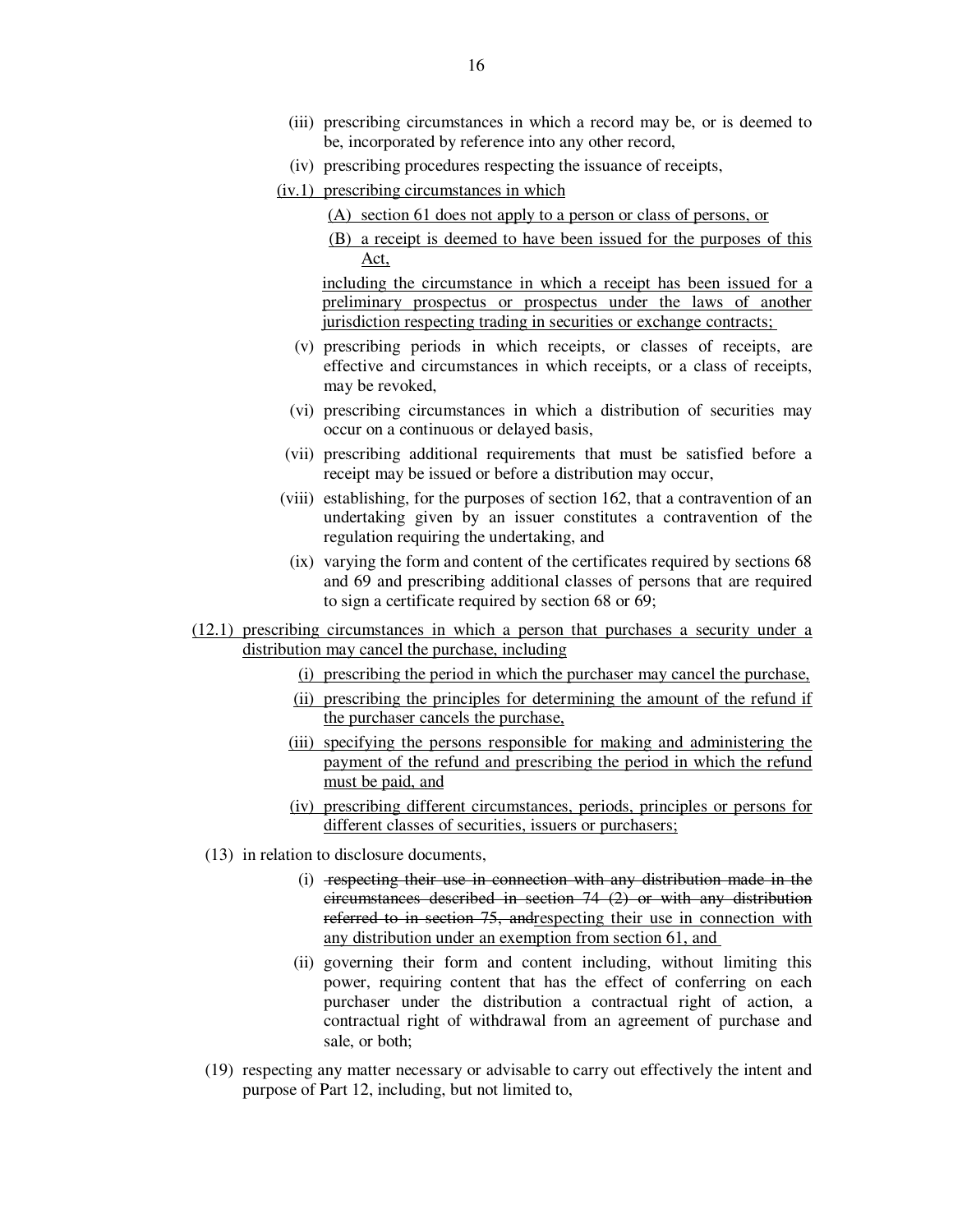- (i) requiring any issuerperson or class of issuerspersons to comply with Part 12 or any provision of it,
- (ii) prescribing how a security or class of securities, including a put, call, option or other right or obligation to purchase or sell securities of a reporting issuer, must be reported in an insider report filed under section 87, prescribing how a security or class of securities of a reporting issuer, or a related financial instrument or class of related financial instruments of a security of a reporting issuer, must be reported in an insider report filed under section 87,
- (iii) prescribing standards for determining when a material fact or material change has been generally disclosed;
- (iv) prescribing procedures for the integration of the disclosure required under Part 9 with that required under Part 12 including modifying or varying the application of this Act as may be necessary for the purpose of permitting integrated disclosure, and
- (v) prescribing disclosure requirements, including the use of particular forms or of particular types of documents;prescribing different classes of requirements for different classes of persons;
- (19.1) respecting the governance of an issuer or a class of issuers, including, but not limited to,
	- (i) prescribing the powers, duties and functions of a person responsible for governance, and
	- (ii) specifying transactions, investments or arrangements of an issuer that a person responsible for governance must review or approve;
	- (20) respecting any matter necessary or advisable to carry out effectively the intent and purpose of section 136, including, but not limited to,
		- (i) exempting any class of persons, trades, securities or exchange contracts from liability under section 136,
		- (ii) prescribing circumstances and conditions for the purpose of an exemption under subparagraph (i), and
		- (iii) prescribing standards for determining when a material fact or material change has been generally disclosed;, and
		- (iv) prescribing a method for determining the amount under section  $136 (3)(b)$ ;
	- (21) respecting any matter necessary or advisable to carry out effectively the intent and purpose of Part 13, including, but not limited to,
		- (i) restricting any exemption set out in sections 98 and 99 or 101 to 104,
		- (ii) prescribing requirements in addition to those set out in section 105 and varying any requirement set out in that section,
		- (iii) prescribing requirements relating to the conduct or management of the affairs of an offeree issuer during or in anticipation of a take over bid, and
		- (iv) prescribing the form and content of any circular, report or other document required to be delivered or filed; in relation to any matter necessary or advisable for regulating offers to acquire securities, acquisitions or redemptions of securities, business combinations or related party transactions, including, but not limited to,
		- (i) prescribing requirements or prohibitions relating to the conduct or management of the affairs of an issuer and its directors and officers before,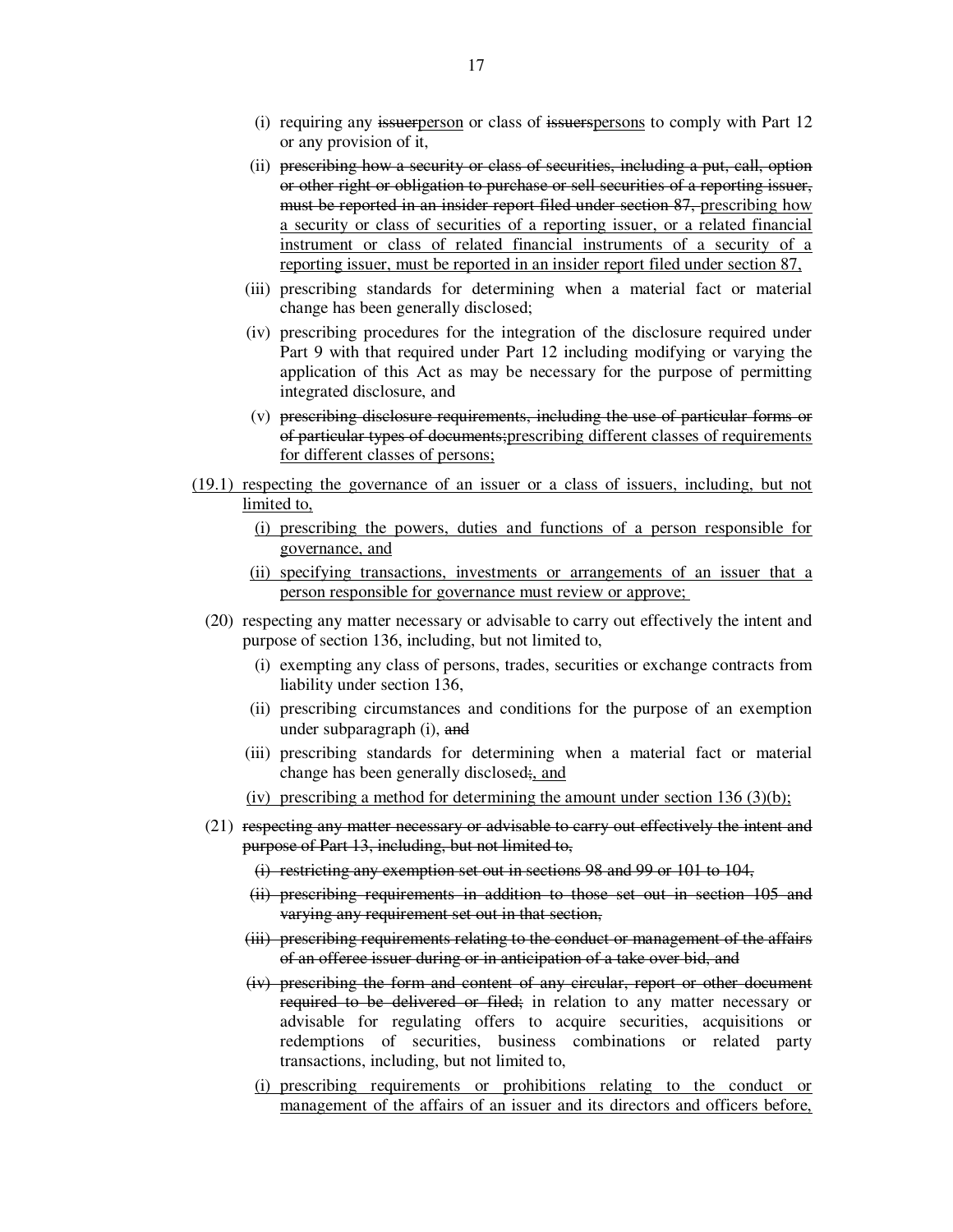during or after an offer to acquire, acquisition, redemption, business combination or related party transaction,

- (ii) prohibiting a person from purchasing or trading a security before, during or after an offer to acquire, acquisition, redemption, business combination or related party transaction,
- (iii) prescribing records required to be filed or delivered to a person, and
- (iv) prescribing different requirements or prohibitions for different classes of persons;
- (23) respecting any matter necessary or advisable to regulate mutual funds or nonredeemable investment funds, including commodity pools, and the distribution and trading of the securities of the funds, including, but not limited to,
- (32) incorporating by reference and adopting laws, codes, standards, bylaws, rules and other regulatory instruments as they are amended from time to time before or after the making of the regulations;
- (38) providing that any or all of the exemptions in this Act, the regulations or the commission rules do not apply to a class of persons, trades, securities or exchange contracts, and prescribing circumstances in which or conditions on which the exemption is or the exemptions are disapplied under this paragraph; this paragraph, including, with respect to an exemption in a regulation or a commisison rule, a condition that the executive director's consent be obtained before the exemption applies;
- (41) prescribing circumstances and conditions for the purpose of an exemption under paragraph *(40)*;prescribing circumstances and conditions for the purpose of an exemption under paragraph *(40)*, including circumstances and conditions
	- (i) relating to the laws of another jurisdiction or relating to an exemption from those laws granted by a securities regulatory authority in that jurisdiction, or
	- (ii) that refer to a person or a class of persons designated by the commission;
- (41.1) prescribing circumstances in which a person or a class of persons is prohibited from trading or purchasing securities or exchange contracts, or a particular security or exchange contract, including the circumstance in which a securities regulatory authority in a jurisdiction other than British Columbia has ordered that
	- (i) a person is prohibited from trading or purchasing securities or exchange contracts, or a particular security or exchange contract, or
	- (ii) trades or purchases of a particular security or exchange contract cease;
- (44.1) requiring a person to certify the content of a record required under this Act, including requiring different certificates for different classes of persons;
	- (45) respecting
		- (i) the amendment or modification of a record and the effect of that amendment or modification,
		- (ii) the use of codes and symbols for the identification of persons on records,
		- (iii) the use of records, prepared in accordance with similar laws of another jurisdiction, to satisfy the requirements of this Act, the regulations or the commission rules, and
		- (iv) the certification of a record required in this Act, and
		- (v) the filing of records by electronic means;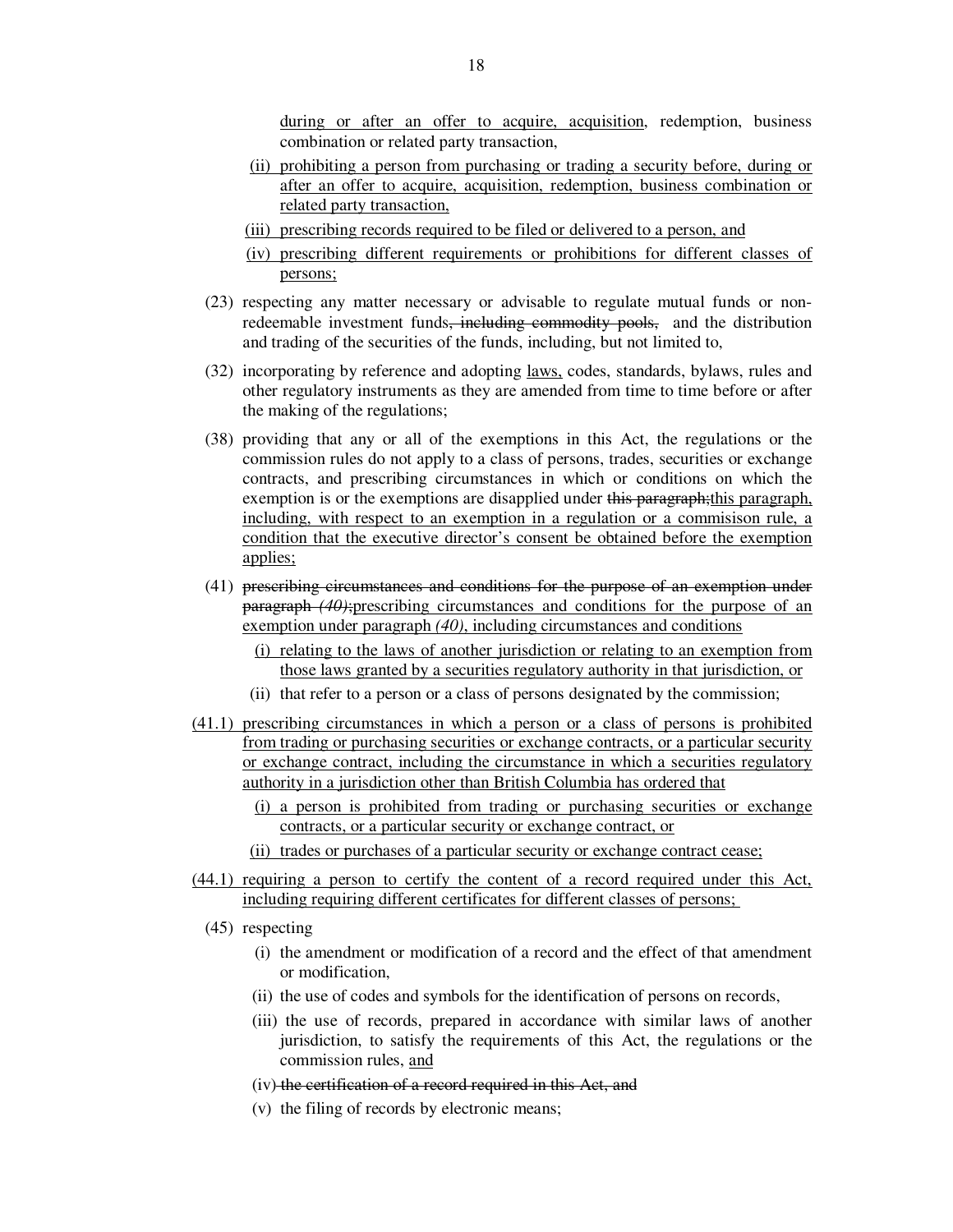#### **Commission rules**

- **184** (2) Without limiting subsection (1) but subject to subsections (4) to (7), the commission may make rules as follows:
	- (a) respecting those matters for which this Act provides that commission rules be made;
	- (b) respecting those matters for which this Act provides that requirements be prescribed, except for those matters referred to in sections 13 (3), 29 (5), 34 (2), 35 (1) (b), 39 (5), 143 (4), 150, 153 (4), 174, 179 (1) and (3), 183 *(50)* and *(51)* and subsections (5) to (8) of this section;
	- (b.1) respecting those matters for which regulations may be made under sections 26, 34 (1), 51 (3), 56 (2), 63 (2), 65 (2), 118 (3), 130.1, and 169 (2);
		- (c) with respect to the same matters with respect to which the Lieutenant Governor in Council may make regulations under section 183 *(1)*, *(2), (6)* to *(25), (27)*, *(30)*, *(31)*, *(33), (34), (35)*, *(36), (36.1), (38), (40), (41), (44)* and *(45)(41), (41.1), (44), (44.1), (45) and (46)* and to the same extent;
		- (d) incorporating by reference and adopting laws, codes, standards, bylaws, rules and other regulatory instruments as they are amended from time to time before or after the making of the rules
	- (3) If a designated organization is exercising or intends to exercise a power provided to it under subsection (2) (e) to make a decision, the commission may withdraw from the designated organization any matter that is before the designated organization for its decision, and the commission may refer the matter to the executive director for decisionthe executive director may decide the matter.
	- (4) Unless the power to do so is expressly provided to the commission under this section, the commission must not make rules under this section with respect to the matters with respect to which the Lieutenant Governor in Council may make regulations under section 183 *(3)* to *(5), (26), (28), (29), (32), (37), (39), (42), (43)* and *(46)(47)* to *(52).*

#### **Administrative powers respecting commission rules**

- **187** (1) The commission may
	- (a) vary the provisions of the commission rules as they apply to any person, trade, security or exchange contract or class of persons, trades, securities or exchange contracts,
	- (b) order that any or all of the exemptions in the commission rules do not apply to a person, trade, security or exchange contract or class of persons, trades, securities or exchange contracts,
	- (c) order that any or all of the provisions of the commission rules do not apply to a person, trade, security or exchange contract or class of persons, trades, securities or exchange contracts, and
	- (d) authorize the executive director to exercise a power given to the commission under paragraphs (a) to (c).
	- (2) For the purposes of subsection (1) (a) and (c), the commission may include conditions, restrictions or requirements in the order, including conditions, restrictions or requirements relating to
		- (a) the laws of another jurisdiction respecting trading in securities or exchange contracts, or